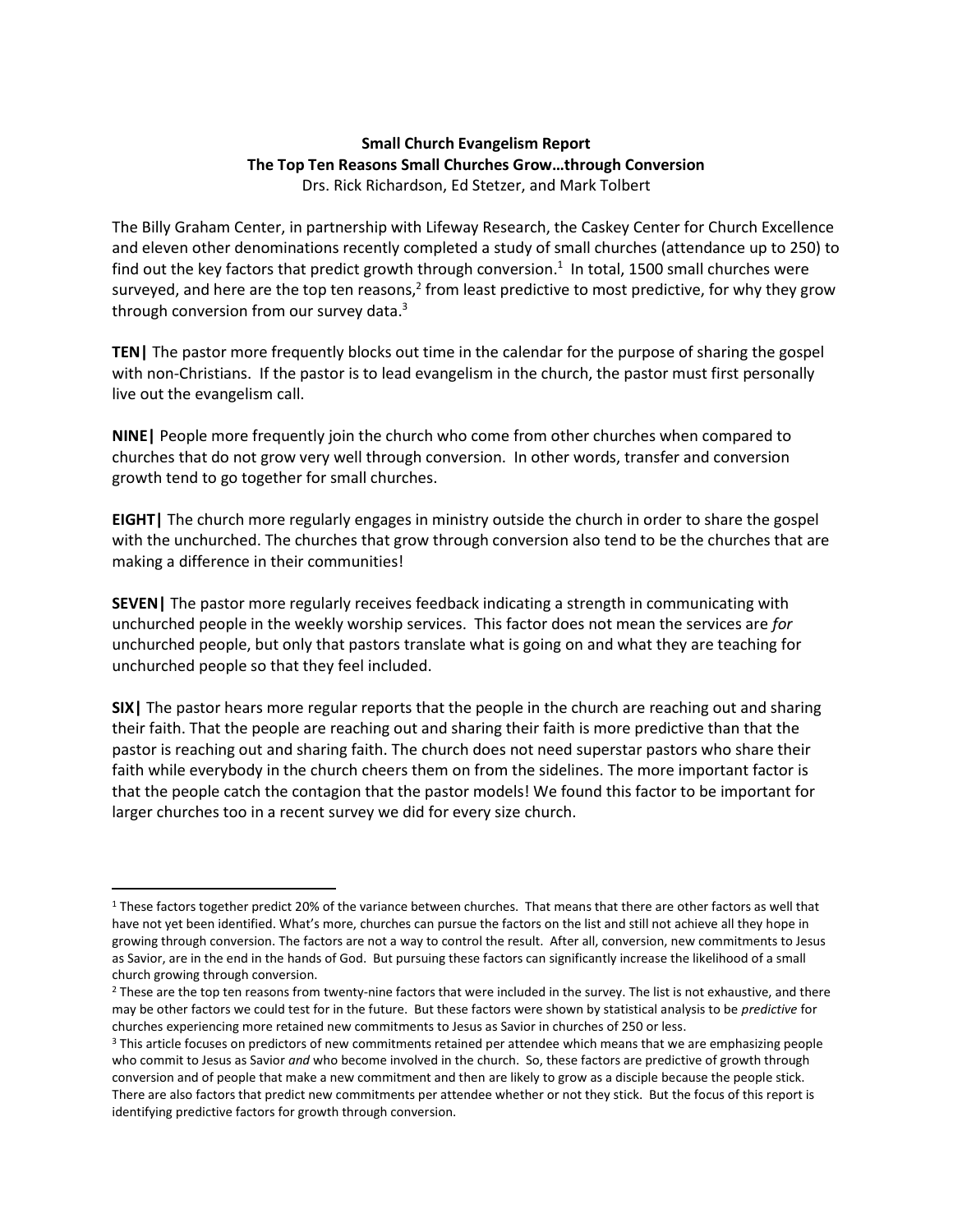**FIVE|** A higher percentage of the church budget is given for evangelism and mission. These churches put their money where their mouth is… and it shows up in reaching unchurched people who commit to Christ and their church.

**FOUR|** The pastor more frequently asks people to commit after sharing the gospel. The ability and practice of "popping the question" and making an invitation to commit to Jesus as Savior predicts that more people will commit to Christ and more people will stick.

**THREE|** The pastor more often attends a class or conference to learn personal evangelism skills. If the pastor is a learner and stays inspired and growing in the area of evangelism, that pastor's church will reach more people who commit to Christ and who stick.

**TWO|** The pastor more often offers a class for new attenders. Whether that class is intentionally evangelistic, or more oriented on helping people better understand the church, having that next step predicts people will come to Christ more often and stick with the church.

And the winner for the top reason churches grow through conversion is…

**ONE|**The church attracts and keeps a higher percentage of unchurched attendees. These churches are places of invitation, welcome, and involvement for the unchurched. So, the unchurched stick around in greater numbers. And they come to Christ and get committed to the church in greater numbers.

These are the top reasons churches grow through conversion. And it is a challenge for every small church in America to become a place of hospitality and connection for the unchurched people all around us.

Here are a few final encouragements from our survey. You can't necessarily pursue these factors; they are givens. But if you fit, you have an edge that can encourage you:

- 1) Smaller churches (150 and less) have a little easier time growing through conversion than larger churches (151 to 250). So, small church pastors take heart!
- 2) The church being made up of predominately Hispanic attenders is also an advantage. Apparently, some ethnic groups are better at growing through conversion than others.
- 3) Native American pastors are a little better at growing through conversion than pastors of other ethnicities. That is good news… for some of us who are Native American pastors and for all of us who want to see Native Americans reached!

Study Details: The Small Church Evangelism research project set out to explore the practices of small churches (up to 250 attendees) that are predictive of rates of new commitments to Christ and the retention of these new commitments within congregations. Data was gathered through a randomized phone survey of 1000 senior pastors, minsters, or priests among all Evangelical and Black Protestant churches, along with an oversample (weighted to fit the rest of the sample) of pastors of 500 small Southern Baptist churches (up to 250 attendees). The survey was designed to yield data that among other things helps to identify various predictors of facilitating new commitments and retaining these newly committed.

The research was conducted by Lifeway Research in partnership with the Billy Graham Center at Wheaton College and the Caskey Center for Church Excellence. A diverse, inter-denominational group